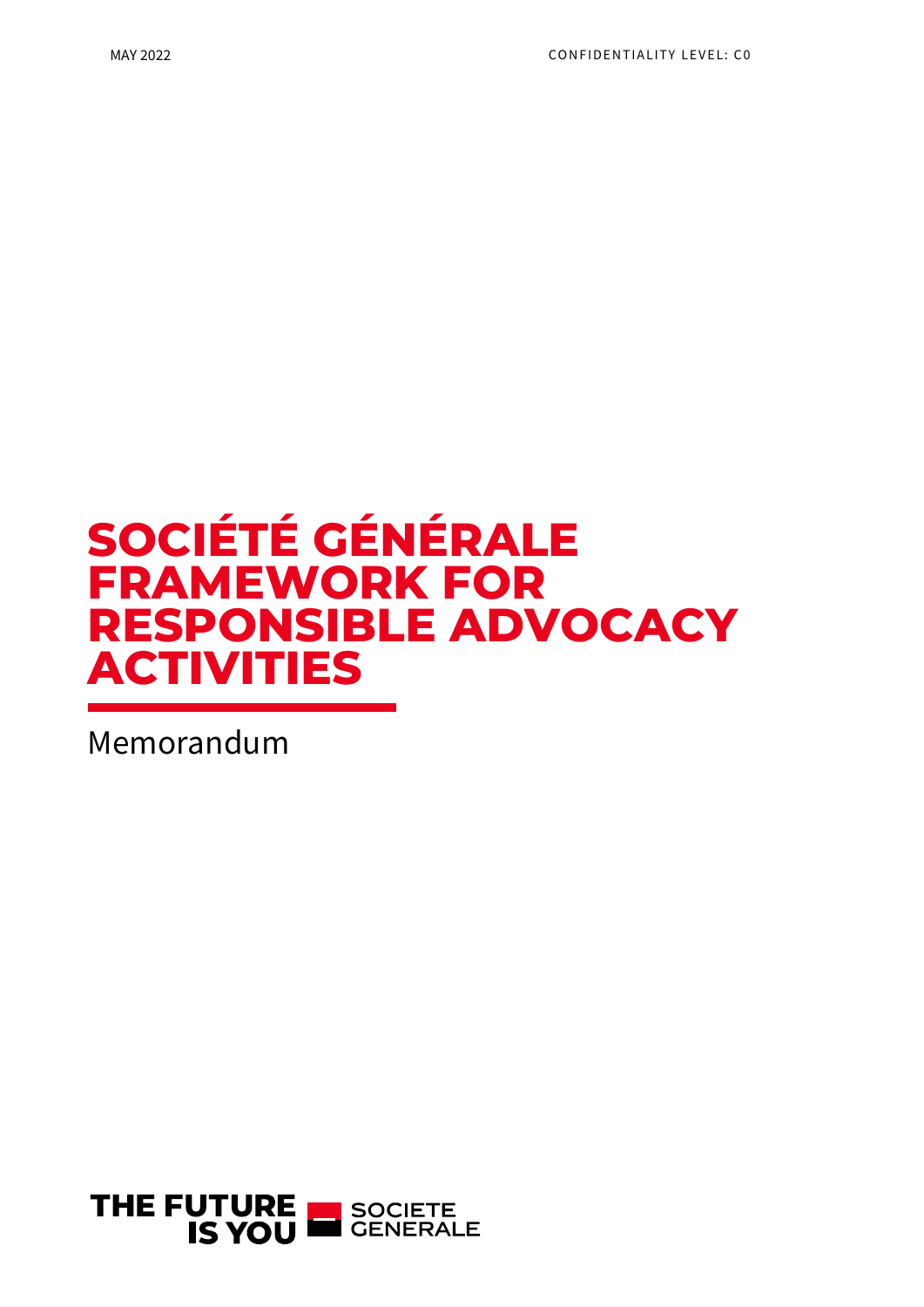## **OVERVIEW**

This document describes Société Générale's framework regarding advocacy activities and provides information on advocacy activities of the past year.

- All obligations regarding advocacy activities are recalled in this document for public knowledge. For employees, obligations are operationally detailed in Société Générale's Code (internal document).
- All information necessary to understand and quantify Société Générale Group's key positions on regulatory and public affairs matters of the past year are described in this document.

# TABLE OF CONTENTS

| 4. | <b>GOVERNANCE AND RISK MANAGEMENT FRAMEWORK 5</b> |  |  |  |  |
|----|---------------------------------------------------|--|--|--|--|
|    |                                                   |  |  |  |  |
|    |                                                   |  |  |  |  |
|    |                                                   |  |  |  |  |
| 6. |                                                   |  |  |  |  |
|    |                                                   |  |  |  |  |
|    |                                                   |  |  |  |  |
|    |                                                   |  |  |  |  |

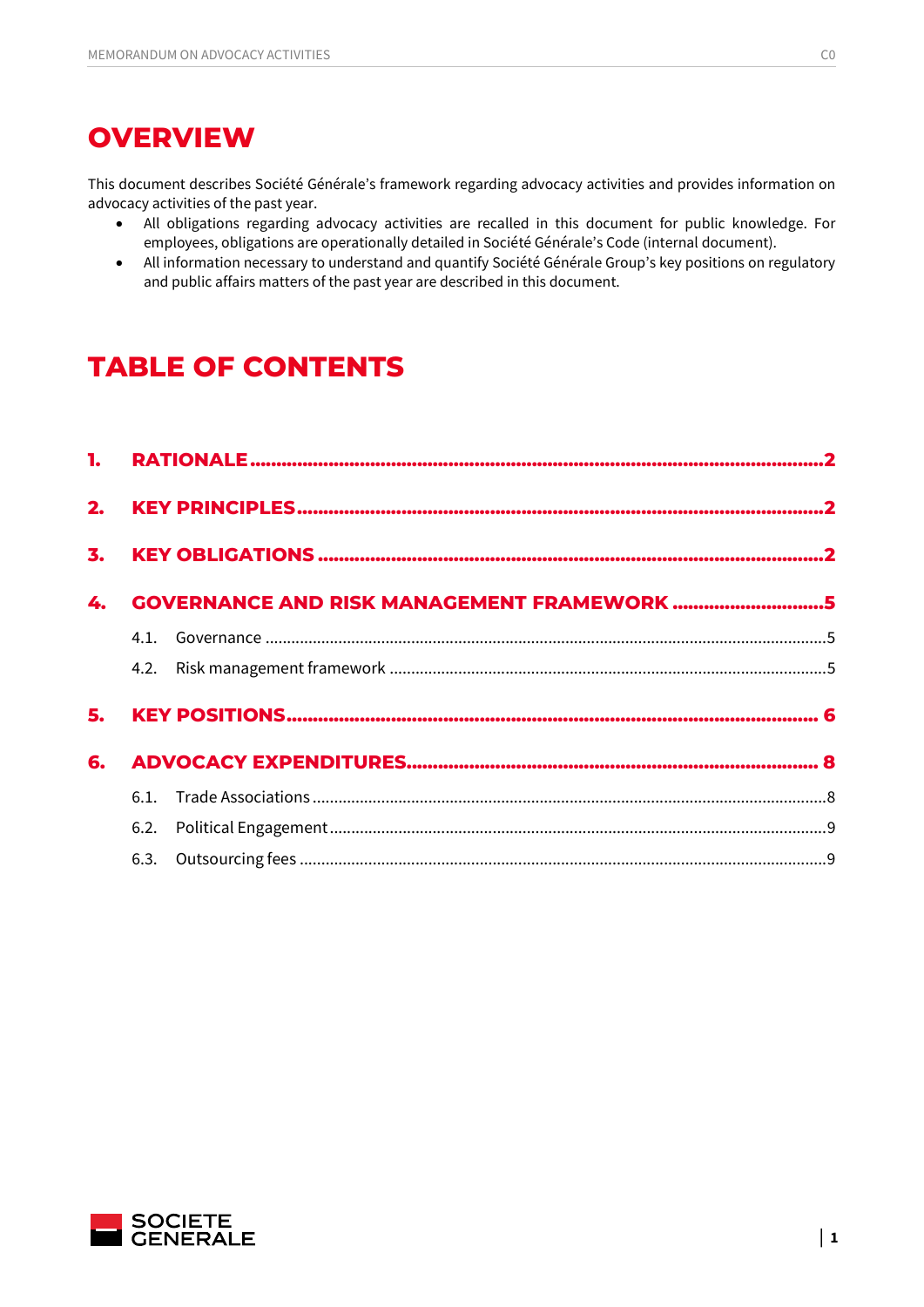### 1. RATIONALE

Société Générale regularly shares technical, banking and insurance expert views with policy makers and groups that advocate and shape public policy positions on issues that are important to the financial services industry. We believe that this is beneficial for shaping constructive consensus, and, in furtherance of this, we also participate actively in associative governance. Where we hold governance mandates, these are listed below. However, our membership and contributions to trade associations do not mean that we automatically support all positions that these organizations may advocate for, and it should be noted that in certain cases membership of an industry association is a legal requirement.

### 2. KEY PRINCIPLES

All Société Générale Group's subsidiaries and branches must ensure that their advocacy activities comply with French laws, local regulations, and Group principles.

The Group's advocacy obligations are listed in the Group Code of Conduct, the Group Code governing the fight against corruption and influence peddling, the Société Générale Charter for responsible advocacy and all applicable regulatory requirements.

Accordingly, all employees and any third parties acting for Société Générale:

- must comply with rules and provisions against corruption and influence peddling, as laid out in the Code governing the fight against corruption and influence peddling and the "Corruption" section of the Group Code;
- must undergo mandatory specific anti-bribery and corruption trainings in accordance with obligations related to the identification of directly exposed staff;
- ─ can report any situation constituting a violation of internal, legal or regulatory standards in accordance with the provisions of the "Whistleblowing" section of the Group Code.

In the event of a collaboration with a public affairs firm or external consultants, suppliers are additionally subject to the Group's "Know Your Suppliers" (KYS) principles.

### 3. KEY OBLIGATIONS



### Key obligations are threefold:

All entities of Société Générale Group abide by European and French regulations.

In addition to the EU and French rules, wherever the Group is present, the Group abides to local obligations.

Furthermore, the Group has undertaken various voluntary actions to further improve the transparency of its advocacy since February 2014.

The following section provides an overview of all obligations applicable.

- Société Générale has voluntarily signed the Common declaration of Transparency International, and accordingly commits to transparency and integrity in advocacy activities:
- reflect on its institutional relations practices and define a charter for responsible advocacy (see below);

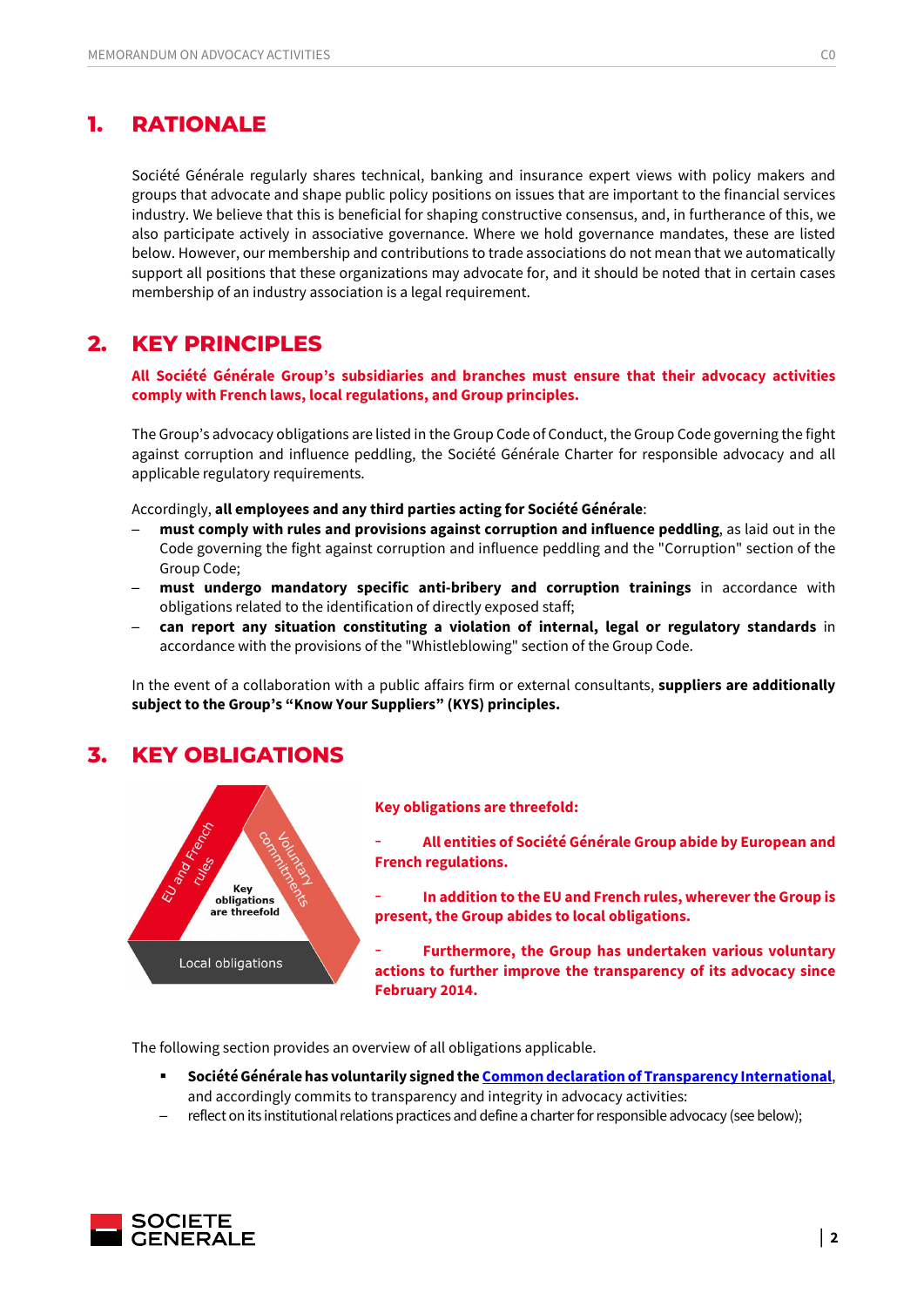- ─ develop a responsible advocacy policy consistent with the Group's public commitments, particularly in the areas of governance, sustainable development, corporate social responsibility, ethics, and anti-corruption;
- be transparent about the organization of advocacy activities;
- make public all main positions communicated to public decision-makers as well as the ones of professional federations of which the Group is a member;
- promote the adoption of equivalent principles of transparency among professional federations;
- ─ share with public officials only reliable, verifiable, and up-to-date information or positions;
- act with respect with other stakeholders with divergent positions;
- share publicly information on contributions to political parties, if any (Société Générale does not have any); communicate on actions taken to implement and monitor commitments.
- **Société Générale has voluntarily adopted a Charter for responsible advocacy.** Accordingly, Société Générale Group's employees pledge:
- to identify themselves to targeted institutions and comply with these institutions' Code of Conduct;
- to refrain from inciting members of these organizations to violate rules and standards applicable to them;
- to refrain from obtaining or seeking to obtain information in an illegal manner or by exercising abusive pressure or inappropriate behavior;
- to disseminate only information that, to their knowledge, is reliable, verifiable, and up-to date;
- to ensure that public affairs firms and external consultants approve this Charter and agree to abide by its terms;
- ─ to respect political neutrality and to refrain from supporting political organizations or activities with donations or subsidies, even if allowed by local legislation;
- to ensure that Group Public Affairs employees refrain from accepting any national or European political office throughout the term of their duties;
- to ensure that all employees comply with the Group's Code of Conduct and internal rules regarding gifts, invitations and preventing corruption;
- to disseminate their positions to teams directly or indirectly involved in related-public advocacy activities;
- to urge professional associations to disclose their main positions, particularly on their websites;
- to ensure that people in permanent charge of the Group's advocacy activity possess necessary skills and trainings for exercising their duties, and benefit from relevant instructions.

The Group commits to conduct all advocacy activities with the utmost integrity and transparency. The Group is particularly observant with regard to the offer and receipt of gifts and the organization or participation in business or external events. These obligations are described in the internal Code and particular attention to these gifts applies in cases where these events involve Politically Exposed People (PEPs).

- All entities of Société Générale Group comply with the French Transparency and Anti-Corruption Law (n° 2016-1691, also known as "Sapin II") adopted on 9 December 2016.
- the Group is registered in the HATVP register and publishes, end of March every year, its annual advocacy activity report as required by that law;
- ─ the Group conducts activities with probity and integrity and imposes ethical obligations to this end. Under these obligations, Société Générale employees are required to:
	- $\circ$  declare their identity, the body for which they work and the interests or entities they represent in their relations with public decision-makers;
	- $\circ$  refrain from inciting these officials to infringe the ethical rules applicable to them;
	- $\circ$  refrain from using fraudulent means to obtain information or decisions from public officials;
	- o refrain from obtaining or attempting to obtain information or decisions by deliberately misinforming public officials or by resorting to tactics designed to mislead them;
	- refrain from organising conferences, events or meetings, in which public decision-makers would be remunerated, in any way, for speaking;
	- o refrain from using the information obtained from public decision-makers for commercial or advertising purposes;

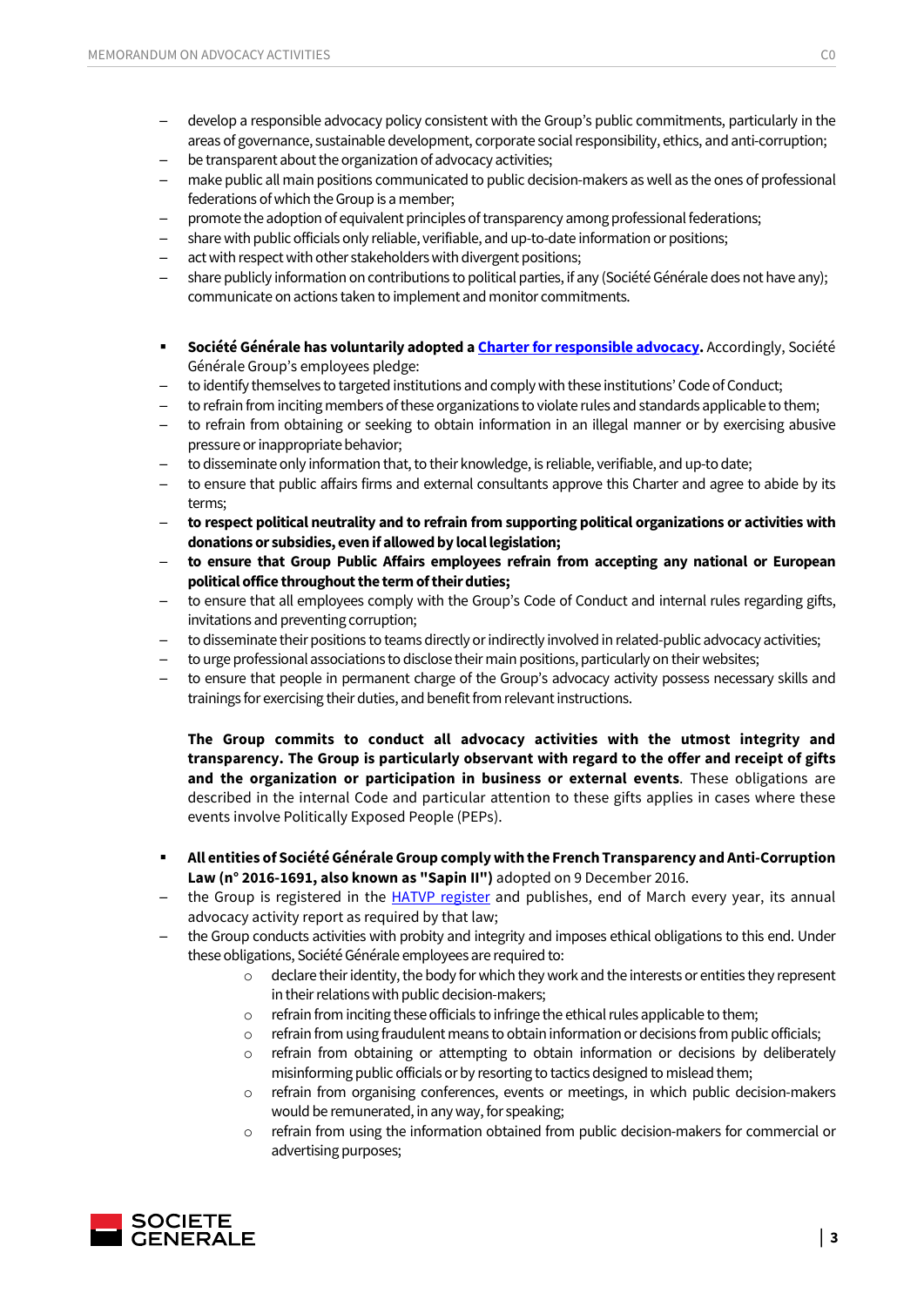- $\circ$  refrain from selling to third parties copies of documents originating from the government, or from an independent administrative or public authority, or from using the letterhead or the logo of these public authorities and administrative bodies;
- $\circ$  respect all these ethical rules in their relations with the entourage of public decision-makers.
- Société Générale abides by the European institutions' Code of Conduct. Accordingly, Société Générale is registered in the European Institutions Register, and discloses its European activity to the European Parliament and the European Commission. On a yearly basis, the following information is disclosed:
- the names of the person legally responsible for the organization and of the European Affairs manager;
- the number of people involved in the activities covered by the register and the number of people habilitated to the European Parliament;
- the time spent by each registered person on advocacy activities;
- Group's objectives and missions;
- Group's main advocacy activities (corresponding to the 5-10 main initiatives, policies or legislative dossiers);
- Group's participation in EU structures and platforms (e.g. high-level forums, advisory committees, expert groups, cross-party committees, industrial forums);
- Group's areas of interest;
- Group's memberships in trade associations;
- the estimated annual costs resulting from the activities covered by the register.
- **Société Générale commits to the Code of Conduct of the French National Assembly and to the** Code of Conduct of the French Senate. Group's employees involved in advocacy at these institutions are therefore required to follow the rules established by the Bureau of the assemblies:
- in their contact with members of Parliament (MEPs), collaborators of the President of the assemblies, of MEPs or with groups and members of the Parliament, advocates must identify themselves, the body for which they are working and the interests they are representing.
- advocates must act with probity and integrity:
	- o refrain from being intrusive in their efforts to contact or meet their contacts at the Parliament;
	- o refrain from inciting to violate ethical rules applicable to MEPs and their collaborators;
	- $\circ$  comply with Parliament's regulations for visitors:
- advocates comply with rules on conferences, events and other meetings organized at the Parliament.
	- $\circ$  it is prohibited to organise conferences, events or meetings, in which a speaker is remunerated;
	- $\circ$  it is prohibited to conduct any advertising or commercial initiative at the Parliament;
	- $\circ$  it is prohibited to use the logo of eitheir assembly, excepted with an express authorisation;
	- $\circ$  it is prohibited to act with the aim to obtain information or documents using fraudulent or dishonest means;
	- o it is prohibited to transfer legislative work or other internal documents against payment or any other form of consideration;
- advocates must refrain from providing intentionally incomplete or inaccurate information to mislead their contacts at the Parliament. The information communicated must be accessible to all MEPs on their request.
- In addition to national and European regulations applicable to all entities of Société Générale Group, each entity must abide by local regulations regarding advocacy activities. Wherever the Group is present, Société Générale abides to the Lobbying law applicable in addition to the French and European laws applicable everywhere in the Group.

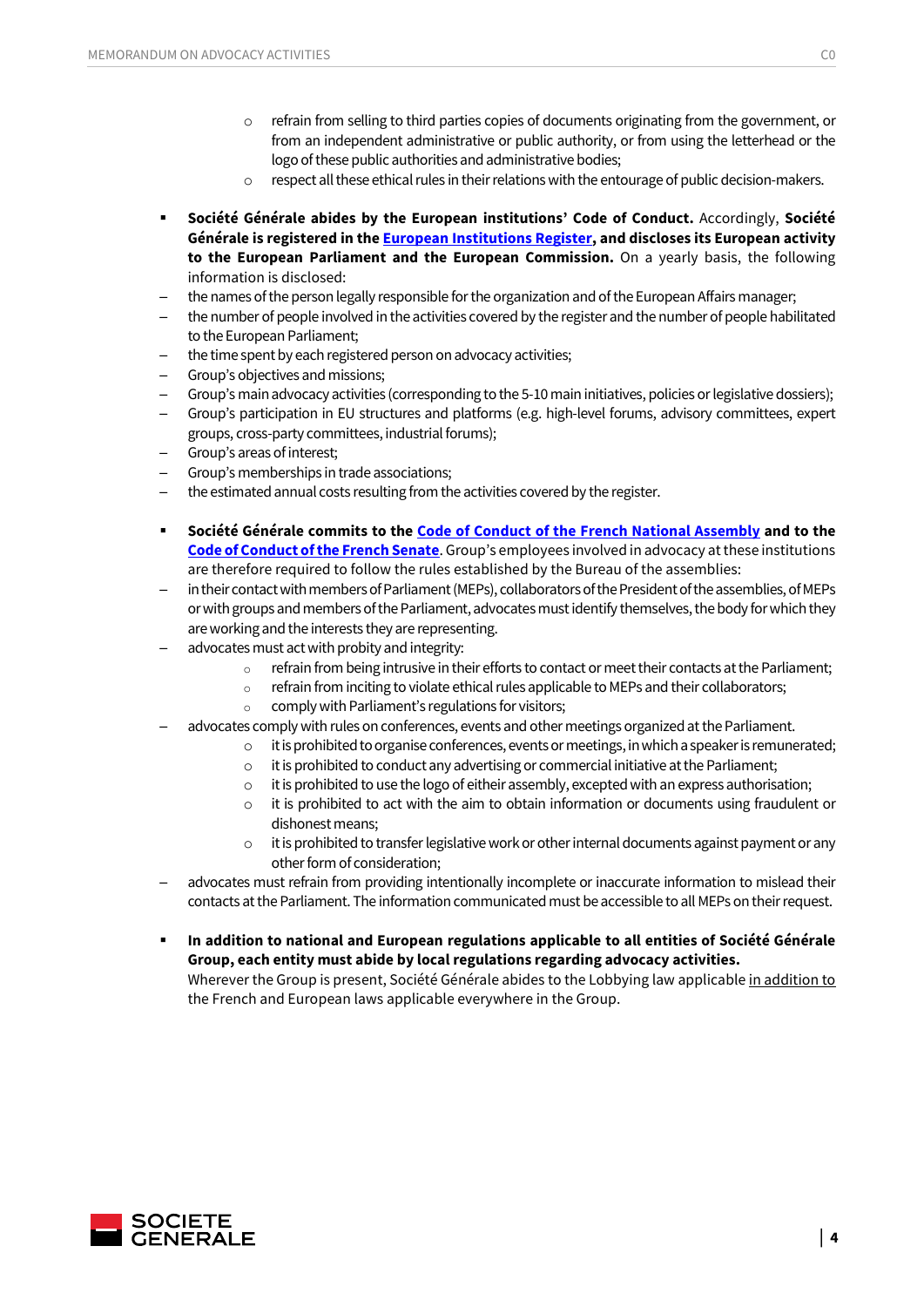### 4. GOVERNANCE AND RISK MANAGEMENT FRAMEWORK

### 4.1. Governance

The Group has specified within its internal Code roles and responsibilities to manage the Group's obligations regarding advocacy activities wherever the Group is active. This governance relies on 3 levels :

- The Heads of Business Units/Service Units (BU/SU):
	- o are responsible, in coordination with the Group Public Affairs department, for all advocacy initiatives undertaken within their BU/SU (including for subsidiaries, agencies or branch offices reporting to it);
	- $\circ$  appoint an advocacy correspondent tasked with acting as an administrative intermediary with the Group Public Affairs Division. The latter may belong to the BU/SU or hold this position for one or more other BU/Sus;
	- $\circ$  must insure that any advocacy action undertaken by employees of the BU/SU for which they are responsible gives rise to prior notice of the Group Public Affairs.
- The "Advocacy correspondents":
	- $\circ$  are the administrative intermediaries of the Group Public Affairs Department and of the Head of BU/SU for advocacy;
	- $\circ$  gather all information, on a monthly basis, relating to advocacy activities carried out within their respective BU/SU (including locally), with the support of a dedicated internal tool. Their role is to detect other employees who have regular advocacy activities beyond those already registered. For the top management and the Secretary-General units, the Group Public Affairs department acts directly as the Advocacy correspondent.
- The Head of Group Public Affairs :
	- $\circ$  leads the Group Public Affairs Division, based in Paris, Brussels and London, in charge of defining and overseeing the implementation of the public affairs and institutional relations/advocacy approach within the Group;
	- $\circ$  monitors compliance with the Group's obligations and handles the relations with relevant authorities regarding advocacy issues (European Commission, European Parliament, HATVP, French Parliament);
	- $\circ$  provides those carrying advocacy activities (including locally) with answers to any possible interpretation issues which may arise;
	- $\circ$  updates the HATVP and Europeans registers, coordinates the disclosure of advocacy actions in its annual report and, based on relevant mandates, the annual reports of all advocates subsidiaries.

### 4.2. Risk management framework

### The internal control framework of Societe Generale is based on the "three lines of defence" model, in accordance with the Basel Committee and European Banking Authority Guidelines.

As part of its **permanent control**, the Group has rolled out :

- a "first line of defence" is provided by all Group advocates and their operational management, both within the Business Units (BU) and Service Units (SU) in respect of their own operations, in all locations where the Group is present. As part of these controls, operational management is required to check that all anti-bribery and corruption measures are implemented, and that required declarations of advocacy activities are reported to the Public Affairs Direction and local authorities when applicable.
- a "second line of defence" is provided by the compliance function, which is responsible for verifying the proper application of above-mentioned obligations and requested controls.

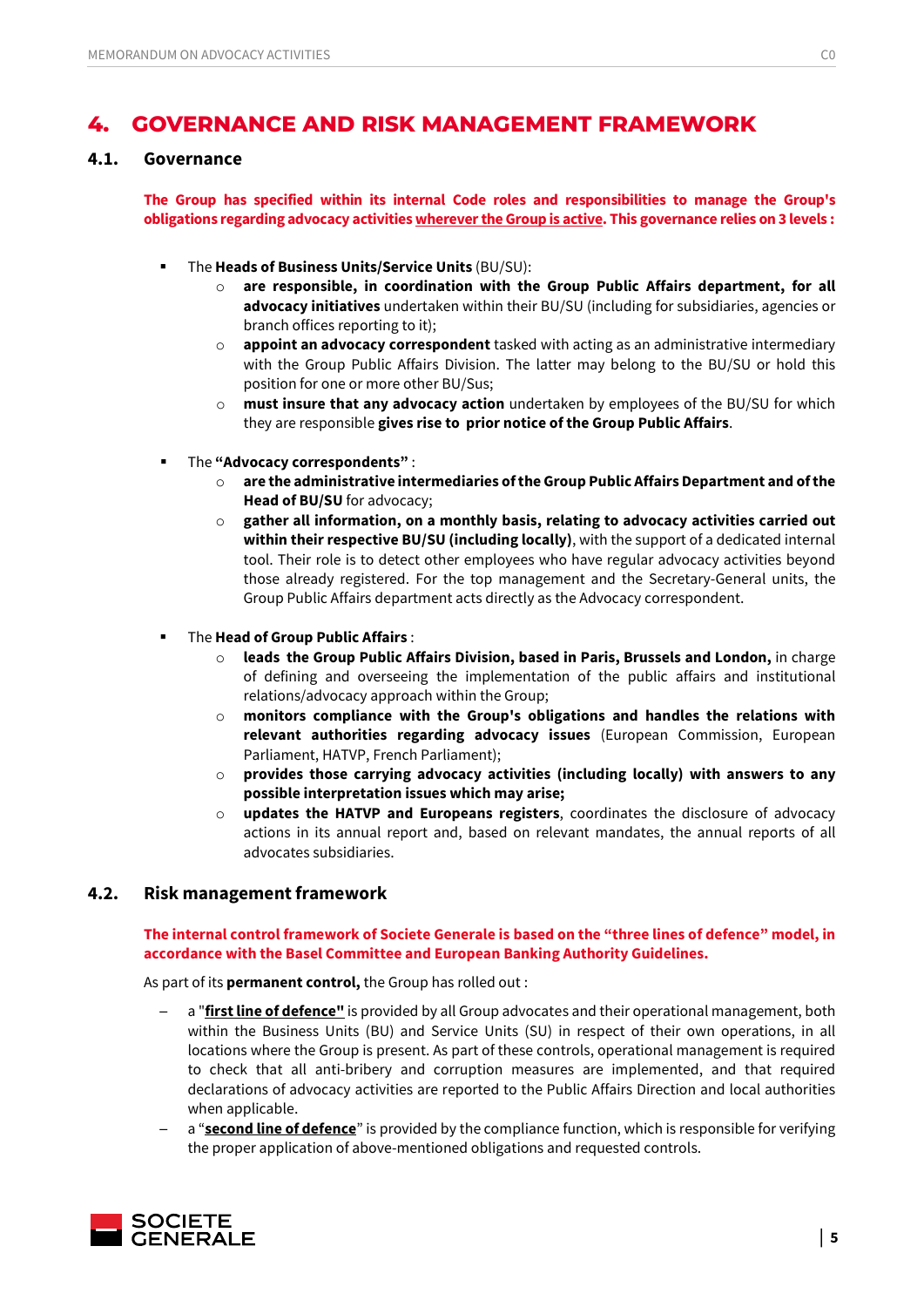In addition, on a **periodic basis,** a "third-line of defence" is provided by the Internal Audit Division, which emcompasses the General Inspection and Internal Audit functions. This division performs periodic internal audits that are strictly independent of the business lines and the permanent control functions. Often, audit missions review anti-bribery and corruption policies implementation within the Group.

### The Group has identified the following potential risks related to advocacy activities if the abovementioned regulations are not applied:

- a regulatory risk in the case of non-compliance with regulatory requirements;
- a reputational risk in the case of inappropriate conduct or failure to comply with our commitments;
- an operational risk on confidentiality if confidential internal information is published.

### 5. KEY POSITIONS

The Group proactively engages with all relevant stakeholders by providing technical expertise on banking and finance. In years 2021 – beginning 2022, the Group's public policy engagement had the following five key priorities:

- Ensure that sustainable finance regulatory initiatives for the financial sector are not defined in isolation but pay attention to consequences on the system of stakeholders impacted (e.g., teams, clients, nonregulated competitors). As a responsible bank, Société Générale provides insights to make these regulations operationally implementable by its teams and advocates for global standards to (i) catalyze investments towards transitioning activities with the appropriate level of preparation and (ii) provide precise, understandable, and comparable information of ESG indicators and standards to our investors and clients. As such, we provided technical expertise on a. the reporting, indicators and publications related to ESG; b. the integration of ESG criteria in investment products; c. the management and integration of ESG risk into the financial system.
- Provide data and insights to policymakers on the strength of our business-model, especially resilient during the COVID-19 crisis and trusted by our clients. In the context of the final implementation of Basel III standards and discussions on the finalization of the Banking Union, Société Générale advocated in 2021 for (i) the recognition of lessons learnt from COVID-19 for the European economy and its banking system; (ii) the calibration of the European transposition of Basel III principles in a fair and pragmatic way, in line with the specificities of the European financial sector; (iii) the recognition of large French banks as a real asset in Europe, which should not be jeopardized by regulations which disadvantage cross-border activities or size.
- ─ Ensure appropriate conditions for banks' support to retail and corporate clients, in the aftermath of two global crises (COVID-19 and war in Ukraine) and in preparation to the twin transitions (digitalization and sustainability). Société Générale actively supported the development and provision of State-guaranteed loans (Prêts Garantis par l'Etat, PGE and PGE "Résilience") and of the general framework for corporate capital increase after the crisis (Prêts Participatifs Relance, PPR). Société Générale is also active in discussions regarding pricing of bank and insurance products, debt-restructuring, and debt-management for both retail and corporate clients.
- Bring financial industry insights on the European strategy for the reglementation of digital services and data. Société Générale is especially active in (i) discussions regarding the future of payments (e.g., taking part in the European Payment Initiative (EPI) project, discussing the impacts of the development of stable-coins and crypto-assets) and participated in debates regarding the implementation of a Central Bank Digital Currency (CBDC); (ii) debates surrounding the future infrastructures to sustain activities, especially at European level (e.g., the project of a European cloud (Gaia-X), the operational resilience regulation (DORA) and the artificial intelligence regulations); and (iii) the establishment of a "same activity, same risk, same rules" principle for platform services.

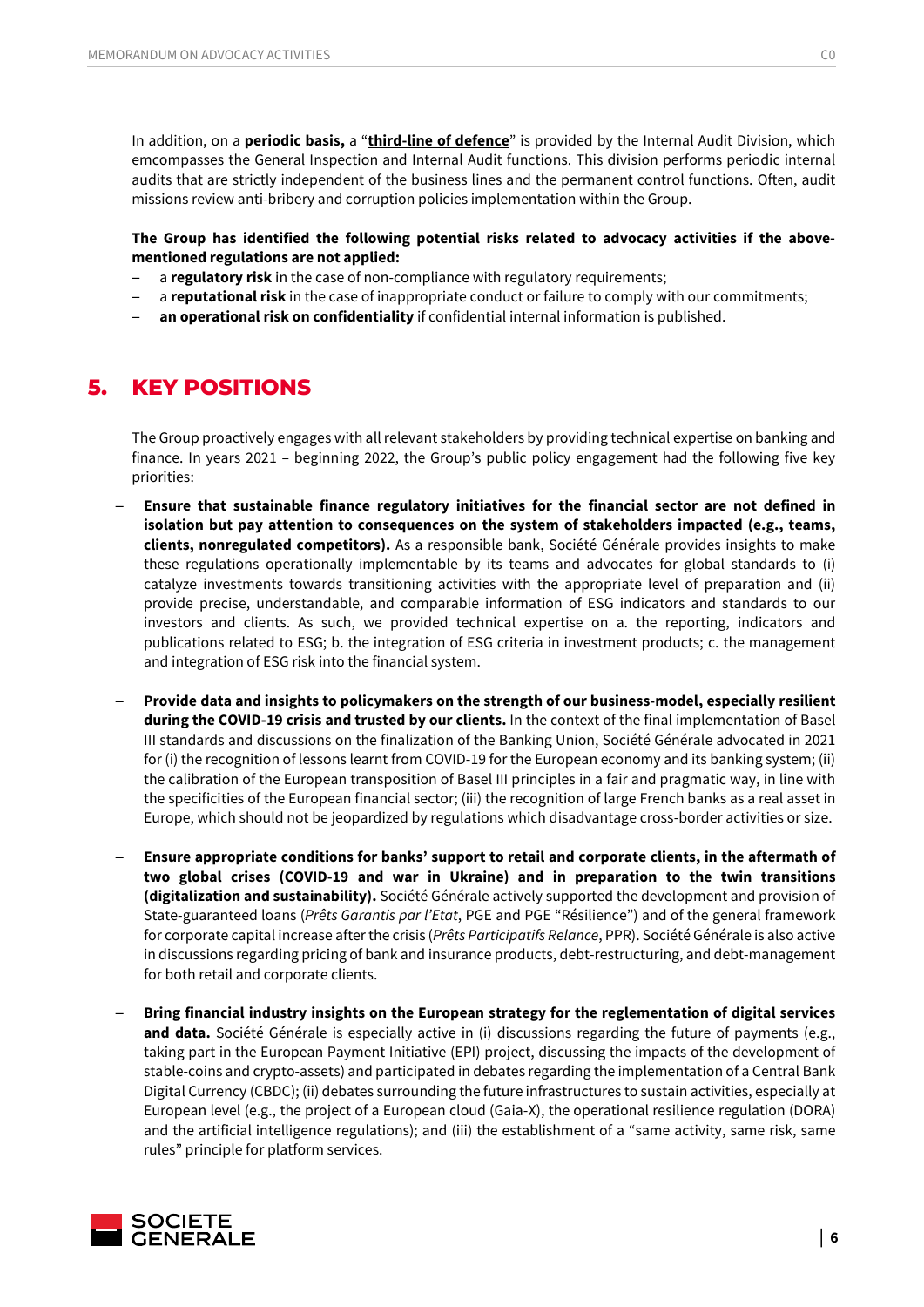- Support the development of an effective Capital Markets Union. Société Générale (i) participated in the review of all Capital Markets Union legislations proposed by the Commission at the end of 2021; (ii) advocated for appropriately balanced regulations on investment products; and (iii) promoted a level-playing field with UK peers and American banks in the context of equivalences and Basel III proposals.

Out of the 869 778 € of advocacy expenses reported in 2021, approximately one fifth (173 955 €) was dedicated to each of these issues.

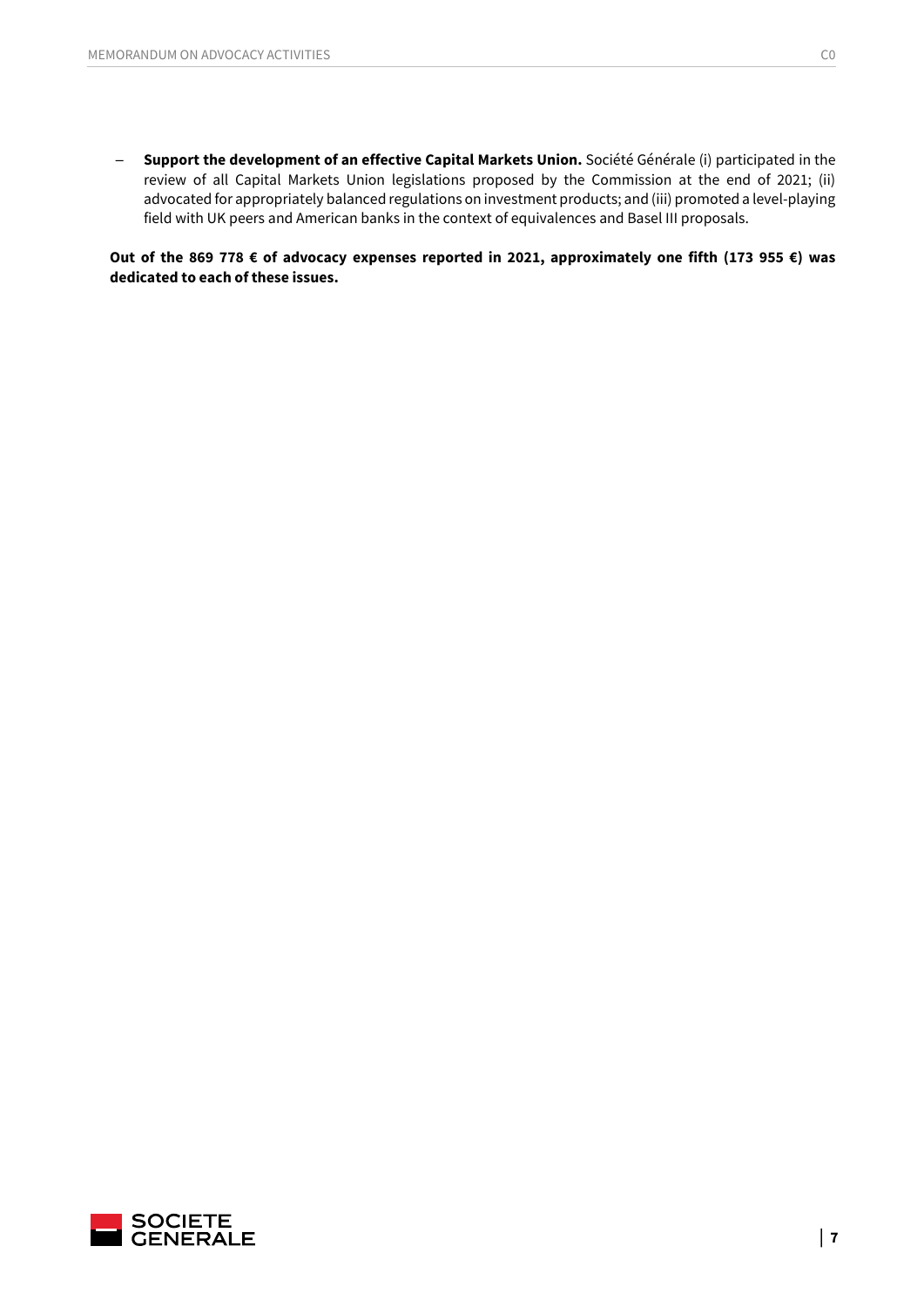### 6. ADVOCACY EXPENDITURES

Costs in Euros

|                                | 2018    | 2019    | 2020    | 2021    |
|--------------------------------|---------|---------|---------|---------|
| Trade Associations             | 773 141 | 702 648 | 944 537 | 869 778 |
| <b>Political Contributions</b> |         |         |         |         |
| <b>Outsourcing Fees</b>        |         |         |         | 0       |
| <b>TOTAL</b>                   | 773 141 | 702 648 | 944 537 | 869 778 |

The decrease in costs attributed to lobbying activities stems entirely from indirect expenses and is largely passive: of the about 75k€ YoY decrease, all can be attributed to a decrease in the annual membership fees attributable to professional trade associations, and to a slightly lower proportion of these trade associations' budgets being attributed to lobbying activities. This is partly explained by the economic cycle (some of our membership fees are determined by the results of the Group) and by the sanitary conditions (2021 was less active than a usual year).

### 6.1. Trade Associations

The advocacy costs of the Group include fees paid to associations of which the Group is a member. In order to determine the related costs, we multiplied the percentage spent by each of the below-mentionned associations on advocacy activities (as determined by them and communicated to us) by the total amount of our membership fees.

Our principal memberships in financial industry and trade associations are as follows (alphabetical order):

#### France

- French Association for Private Companies (AFEP)
- **•** French Association of Asset management (AFG)
- French Association of Securities Professionals (AFTI)
- **•** French Association for Financial Markets (AMAFI)
- French Association of Financial companies (ASF)
- French Banking Federation (FBF)
- Federation of Overseas Enterprises (FEDOM)
- French Insurance Federation (France Assureurs)
- Paris Europlace

### Europe

- Association for Financial Markets in EU (AFME)
- European Fund and Asset Management Association (EFAMA)
- European Financial Services Roundtable (EFR)

#### Global

- Alternative Investment Management Association (AIMA)
- Futures Industry Association (FIA)
- Global Financial Markets Association (GFMA)
- International Capital Markets Association (ICMA)
- Institute of International Finance (IIF)
- **•** International Swaps and Derivatives Association (ISDA)